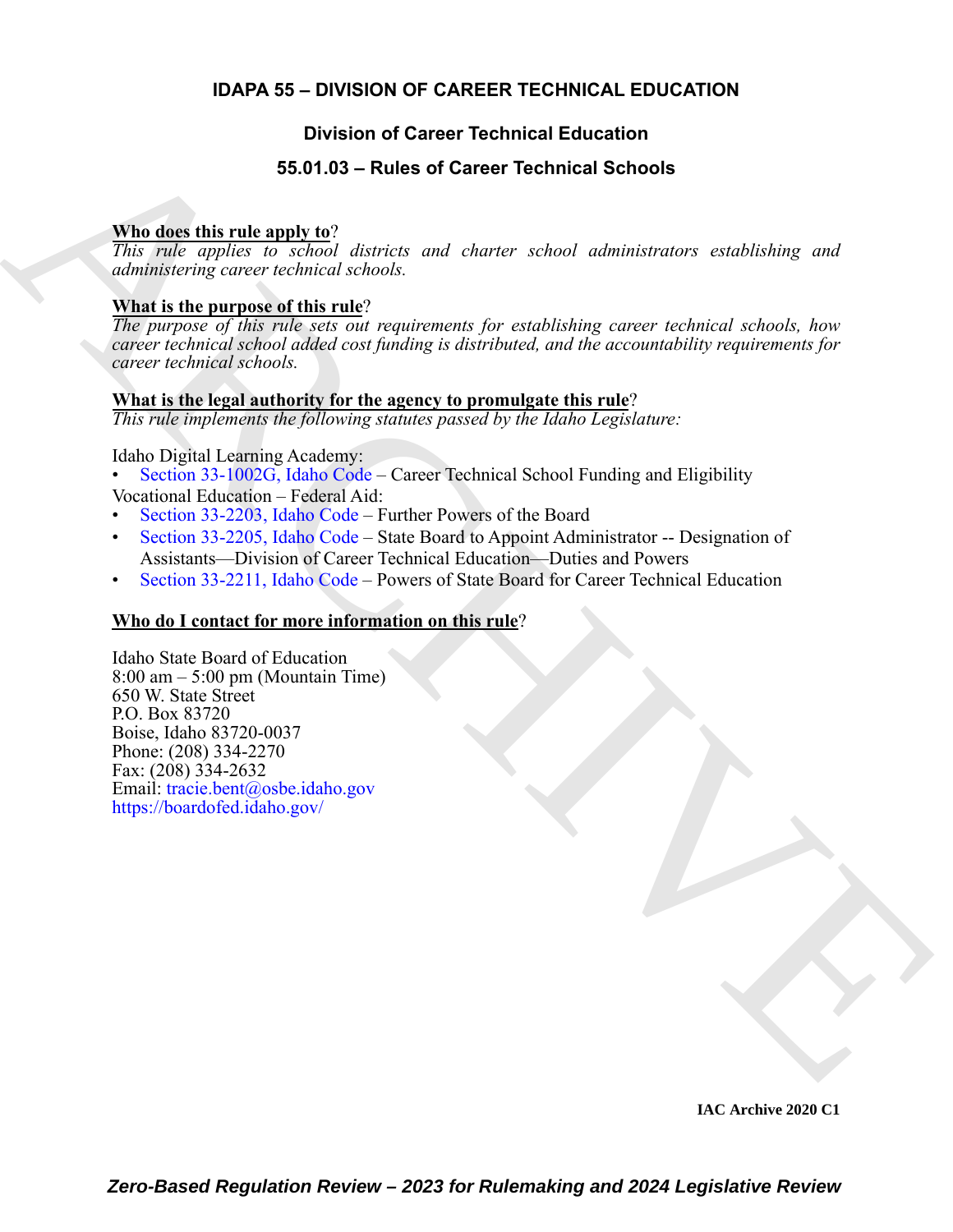# **Table of Contents**

# **DAPA 55 - DIVISION OF CAREER TECHNICAL EDUCATION** 55.01.03 - Rules of Career Technical Schools

| 104. Career Technical School Added Cost Unit Funding And Eligibility.  5 |  |
|--------------------------------------------------------------------------|--|
|                                                                          |  |
|                                                                          |  |
|                                                                          |  |
|                                                                          |  |
|                                                                          |  |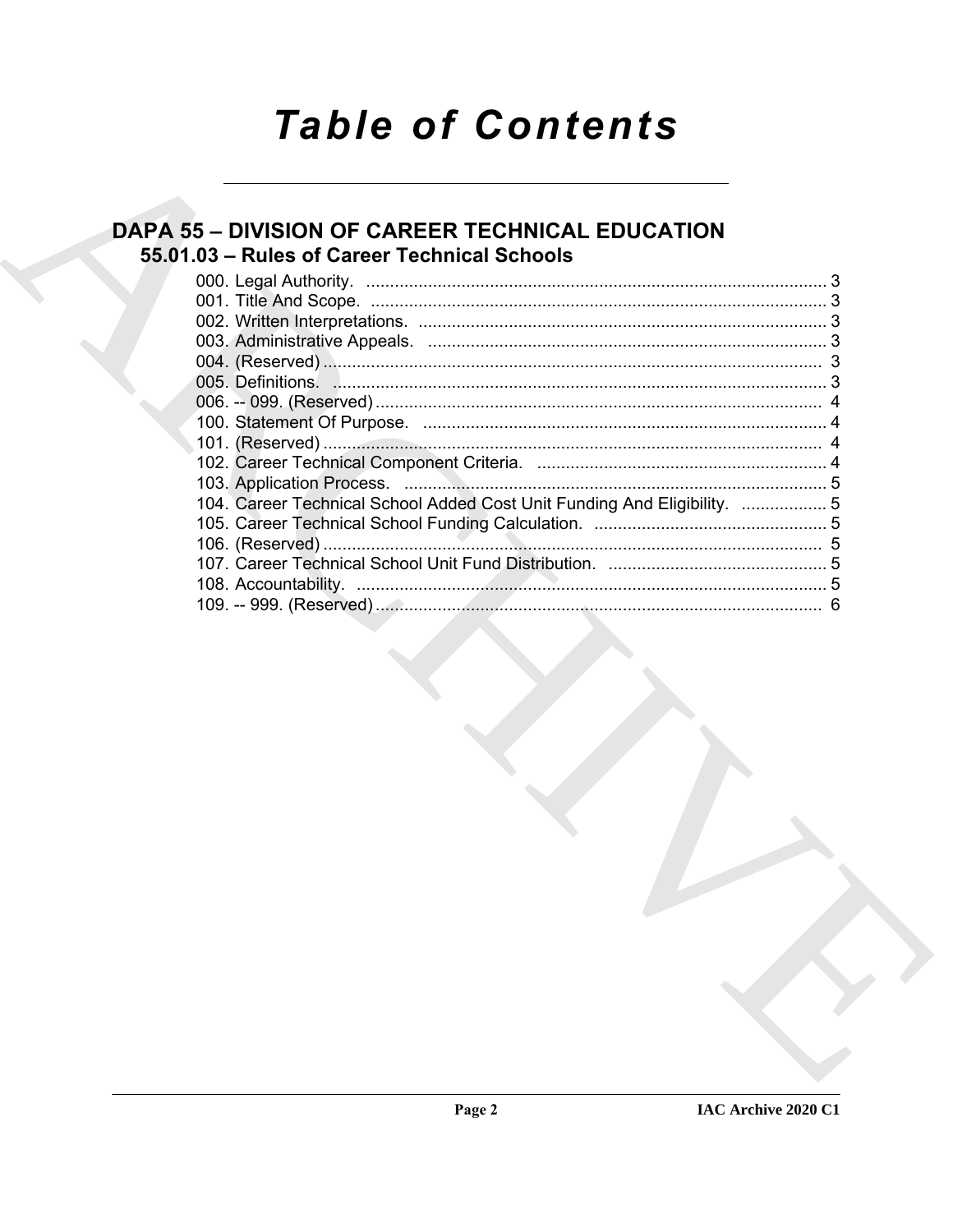# <span id="page-2-0"></span>**DAPA 55 – DIVISION OF CAREER TECHNICAL EDUCATION**

### **55.01.03 – RULES OF CAREER TECHNICAL SCHOOLS**

#### <span id="page-2-19"></span><span id="page-2-2"></span><span id="page-2-1"></span>**000. LEGAL AUTHORITY.**

The State Board of Education is designated as the State Board for Career Technical Education and is responsible to execute the laws of the state of Idaho relative to career technical education, administer state and federal funds, and through the administrator of the State Division of Career Technical Education, coordinate all efforts in career technical education (Section 33-2202 through 33-2212, Idaho Code). (3-30-01)

#### <span id="page-2-3"></span>**001. TITLE AND SCOPE.**

<span id="page-2-20"></span>**01.** Title. The rules are titled IDAPA 55.01.03, "Rules of Career Technical Schools." (3-30-01)

**02. Scope**. These rules serve the administration of Career Technical Education in Idaho and define the duties of the State Division of Career Technical Education. (3-30-01)

#### <span id="page-2-21"></span><span id="page-2-4"></span>**002. WRITTEN INTERPRETATIONS.**

Written interpretations of these rules, if any, are on file at the office of the State Division of Career Technical Education. (3-30-01) Education. (3-30-01)

#### <span id="page-2-8"></span><span id="page-2-5"></span>**003. ADMINISTRATIVE APPEALS.**

All appeals under these rules will be conducted pursuant to the procedures set forth by the State Board of Career Technical Education. (3-30-01)

#### <span id="page-2-6"></span>**004. (RESERVED)**

#### <span id="page-2-9"></span><span id="page-2-7"></span>**005. DEFINITIONS.**

<span id="page-2-10"></span>**01. Administrator**. A designated school administrator, holding a career technical administrator certificate pursuant to IDAPA 08.02.02, "Rules Governing Uniformity," Section 015, and who oversees and monitors the career technical school programs and is responsible for ensuring the school meets all applicable federal, state, and local school district regulations, rules, and policies. (3-28-18)

<span id="page-2-12"></span><span id="page-2-11"></span>**02. Capstone Course**. A culminating course that requires students to demonstrate the knowledge and skills learned throughout their program of study. (3-28-18)

69. LEGAL AUTHORITY, and comparison in the State Double Caree Trademain Becomes the temperature of the state of the state of the state of the state of the state of the state of the state of the state of the state of the s **03. Career Technical Schools**. Schools meeting the requirements of Section 33-1002G, Idaho Code, designed to provide high-end, state-of-the-art technical programs that foster quality technical education through intermediate and capstone courses. Programs and services are directly related to the preparation of high school students for employment in current or emerging occupations that require other than a baccalaureate or advanced degree. These schools are closely linked to postsecondary education, thereby avoiding redundancy and maintaining rigor. They are also closely linked to current business and industry standards to ensure relevance and quality.

 $(3-20-20)$ 

<span id="page-2-14"></span>**04. Concentrator Student**. A junior or senior enrolled in the capstone course. (3-20-20)

<span id="page-2-13"></span>**05. Credit Hours**. The total number of enrolled credit hours reported to the State Department of Education for qualifying intermediate, capstone, and work-based learning courses. (3-20-20)

<span id="page-2-17"></span><span id="page-2-16"></span><span id="page-2-15"></span>**06. EDUID**. Education Unique Identifier. (3-20-20)

**07. Enrollment Units**. The total number of individual EDUIDs that are reported as enrolled during the academic year in a qualifying capstone course, as determined by the division. (3-20-20) previous academic year in a qualifying capstone course, as determined by the division.

**08. Field Experience**. Paid or unpaid work experience such as business/industry internship, clinical experience, supervised occupational experience, job placement, school-based enterprise, or similar work experience setting. The field experience must be of sufficient duration and depth to add to the technical competencies of the student. (3-30-01) student. (3-30-01)

<span id="page-2-18"></span>**09. Intermediate Course**. A course beyond the introductory level that adds to the technical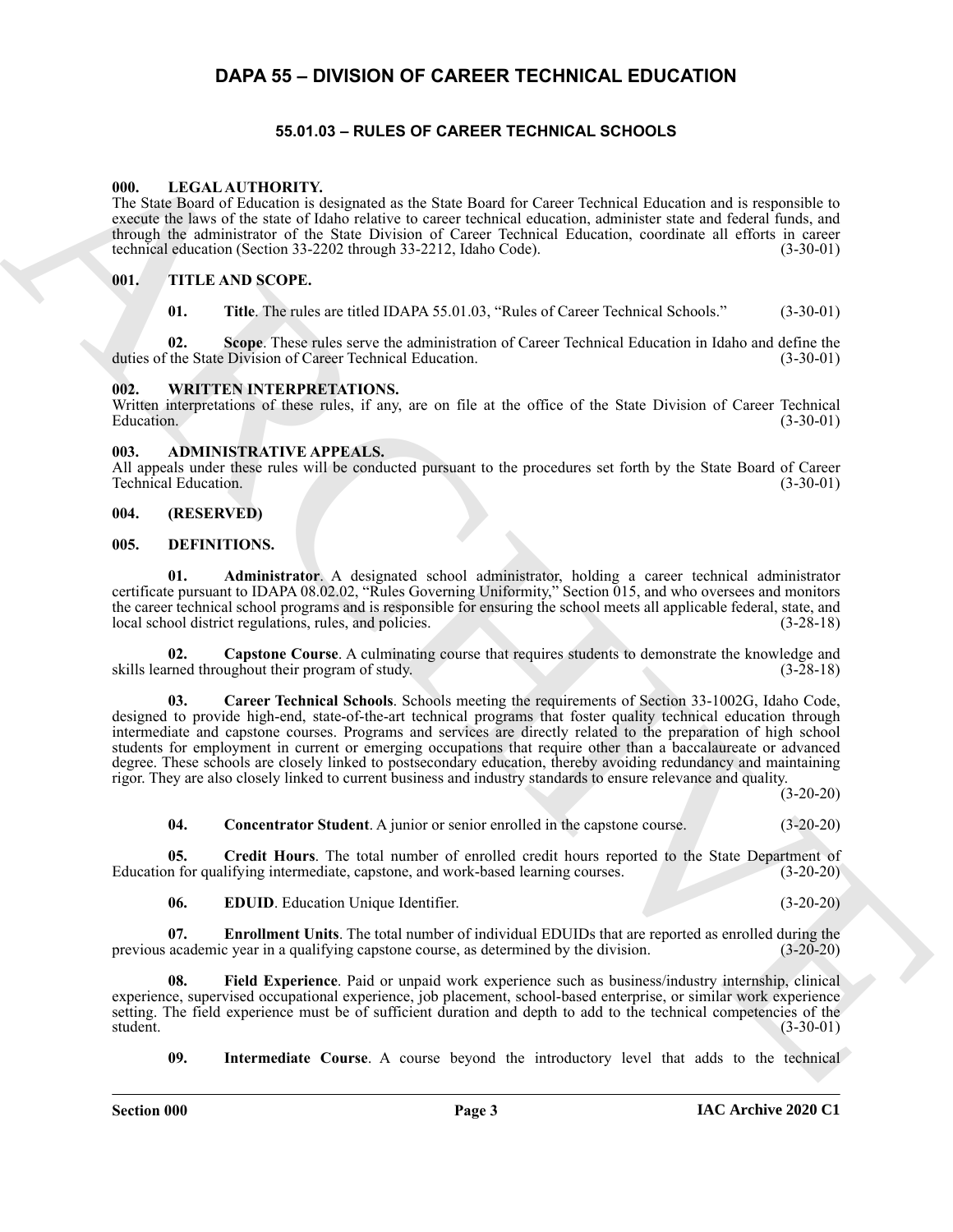competencies of pathway students, is intended to serve as a prerequisite for a capstone course, and is offered in grades  $9$  through 12.

<span id="page-3-7"></span>**10. Participation Total**. The total number of technical skill assessments taken by enrolled concentrator students as part of each required capstone course during the previous academic year. (3-20-20)

<span id="page-3-8"></span>**11. Technical Skill Assessment**. An assessment given at the culmination of a pathway program during the capstone course and measures a student's understanding of the technical requirements of the occupational  $p$ athway.  $(3-20-20)$ 

<span id="page-3-9"></span>**12. Work-based Learning Course**. A paid or unpaid, internship, clinical, or apprenticeship that is delivered as part of a Career Technical School program of study. This course must be delivered in conjunction with or after completion of a capstone course. Work-based learning courses must be tied to the program of study, and must be formalized through a written agreement between the school, industry partner, parent, and student. (3-20-20)

#### <span id="page-3-0"></span>**006. -- 099. (RESERVED)**

#### <span id="page-3-10"></span><span id="page-3-1"></span>**100. STATEMENT OF PURPOSE.**

The purpose of this rule is to clearly define general implementation criteria, the criteria for approval for funding, the enrollment-based funding calculation, the process to follow for fund distribution, and program accountability for Idaho Career Technical Schools. (3-20-20)

#### <span id="page-3-2"></span>**101. (RESERVED)**

#### <span id="page-3-4"></span><span id="page-3-3"></span>**102. CAREER TECHNICAL COMPONENT CRITERIA.**

Division of Cariner Technical Education<br>  $\theta$  convertises of Cariner Technical Education ( $\theta$  and  $\theta$  and  $\theta$  and  $\theta$  and  $\theta$  and  $\theta$  and  $\theta$  and  $\theta$  and  $\theta$  and  $\theta$  and  $\theta$  and  $\theta$  and  $\theta$  and  $\theta$  and  $\theta$  **01. Program Criteria**. Career technical schools are intended to deliver high-end technical education programs that go beyond the scope of traditional career technical education. The lab should be appropriately designed for the type of program and the number of students enrolled. The program should have state-of-the-art equipment, current technology and strong links to business and industry. (3-30-01)

<span id="page-3-6"></span><span id="page-3-5"></span>**02. Career Technical School Program**. Each program of a career technical school shall: (3-30-01)

**a.** Deliver a sequence of career technical education courses that culminate in a capstone course. (3-28-18)

**b.** Meet all of the required technical competency credit standards established by the state board of education. (3-28-18)

**c.** Develop and maintain business and industry partnerships in addition to the technical advisory committee.  $(3-28-18)$ committee. (3-28-18)

**d.** Integrate industry-specific, state-of-the-art equipment and technologies into classroom instruction independent integration (3-20-20) and applied learning opportunities for students.

**e.** Employ instructors who hold career technical certification to teach the occupation and who also hold a related industry-based credential, or equivalent credential, as approved by the Division of Career Technical  $\mu$  Education. (3-28-18)

**f.** Be delivered over a term of not less than five (5) semesters, or the equivalent instructional hours. Semester and trimester equivalencies will be approved by the Division of Career Technical Education. (3-28-18)

**g.** Enroll students from at least two (2) high schools. No single high school will comprise more than eighty-five percent (85%) of the total enrolled career technical school students. In the event a student enrolled in the career technical school is not enrolled in a high school, that student will be reported separately, based on the high school attendance zone where the student resides. (3-28-18) school attendance zone where the student resides.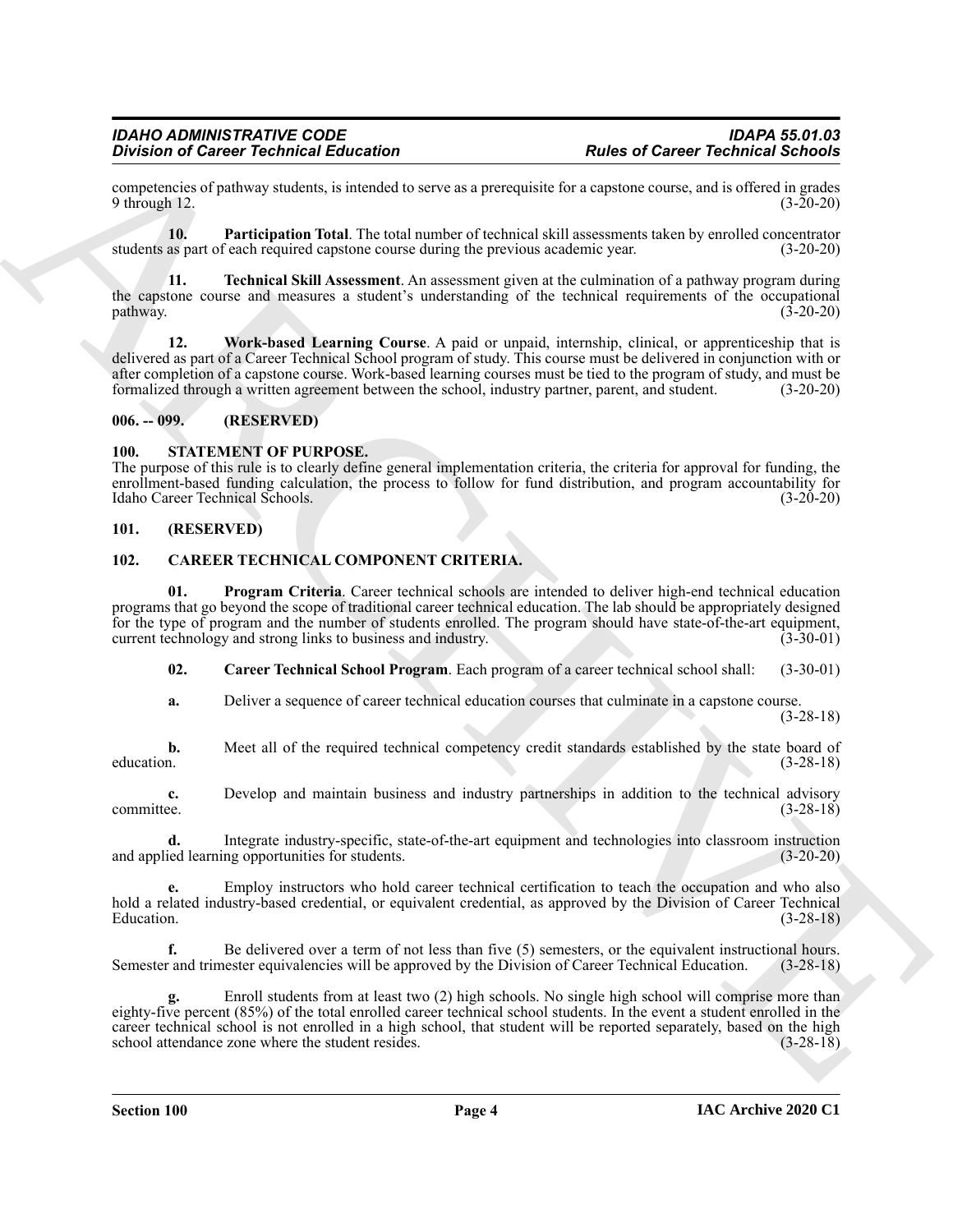<span id="page-4-11"></span>**h.** Promote the development of leadership. (3-28-18)

#### <span id="page-4-0"></span>**103. APPLICATION PROCESS.**

New and renewal applications for career technical school funding must be received by the Division of Career Technical Education on or before the fifteenth of April for the following fiscal year. (3-20-20)

#### <span id="page-4-12"></span><span id="page-4-1"></span>**104. CAREER TECHNICAL SCHOOL ADDED COST UNIT FUNDING AND ELIGIBILITY.**

**Division of Carter Yechnical Education**<br> **Aluse of Carter Yechnical Education**<br> **ARCHIVE CATTON PROCESSION** is the distribution of the state of the state of the state of the state of the state of the state of the state o Section 33-1002G, Idaho Code, provides school districts an opportunity to establish career technical schools that qualify for funding appropriated for the specific purpose of supporting the added cost of career technical schools. The funds are appropriated to the State Board for Career Technical Education to be expended by the Division of Career Technical Education. Funding is based on the number of students enrolled in a capstone course during the previous academic year, the aggregate total of the students who completed the technical skill assessment for the program the student was enrolled in, and the total credit hours reported by each school for intermediate, capstone, and work-based learning courses. If any approved program within a career technical school does not enroll students from more than one (1) high school during the previous academic year, the program will not be included in the current year funding calculation. If the overall enrollment school exceeds more than eighty-five percent (85%) of students from any single high school during previous the school year, the Division of Career Technical Education may withhold all or part of the career technical school's funding. (3-20-20)

#### <span id="page-4-13"></span><span id="page-4-2"></span>**105. CAREER TECHNICAL SCHOOL FUNDING CALCULATION.**

The distribution of individual career technical school funding will be calculated as a portion of the annual appropriation based on the following criteria: 50 percent (50%) of the annual appropriation will be divided among the total enrollment units, 25 percent (25%) will be divided by the total participation, and 25 percent (25%) will be divided among the total cumulative credit hours. Qualifying pathway enrollment will be reported to the Department of Education. The Division of Career Technical Education will gather aggregate participation total data from the independent technical skill assessment providers annually. (3-20-20)

#### <span id="page-4-3"></span>**106. (RESERVED)**

#### <span id="page-4-14"></span><span id="page-4-4"></span>**107. CAREER TECHNICAL SCHOOL UNIT FUND DISTRIBUTION.**

Once the career technical appropriation is made, the per unit value will be determined by dividing the total units into the appropriation. The value of each unit may vary from year to year, depending on the total appropriation and the total number of units in each of the enrollment categories. (3-20-20)

<span id="page-4-15"></span>**01. Payment Distribution**. Added cost support unit funds shall be distributed by the Division of Career Technical Education in two (2) payments: (3-30-01)

**a.** Seventy percent (70%) of the total appropriated funds for which career technical schools are eligible shall be distributed no later than September 30th each year. Funding will not be distributed until the previous year enrollment units and the Division of Career Technical Education has verified aggregate participation total data.  $(3-20-20)$ 

<span id="page-4-10"></span><span id="page-4-9"></span><span id="page-4-6"></span>**b.** The remaining funds shall be distributed no later than June 30th. (3-20-20)

#### <span id="page-4-5"></span>**108. ACCOUNTABILITY.**

**01. Assessment Process**. The Division of Career Technical Education shall develop an assessment process that includes measures and standards for career technical school programs. (3-30-01)

**02. Reporting**. No later than October 15 of each year, career technical schools will submit a report to the Division of Career Technical Education, detailing their enrollment at the program level by high school. (3-28-18)

**03. Administrator Responsibility**. The administrator of each career technical school shall be responsible to provide onsite administration of the career technical school. The administrator will submit all required career technical school reports requested by the Division of Career Technical Education. (3-28-18) career technical school reports requested by the Division of Career Technical Education.

<span id="page-4-8"></span><span id="page-4-7"></span>**04.** Accreditation. Each career technical school shall be accredited following Department of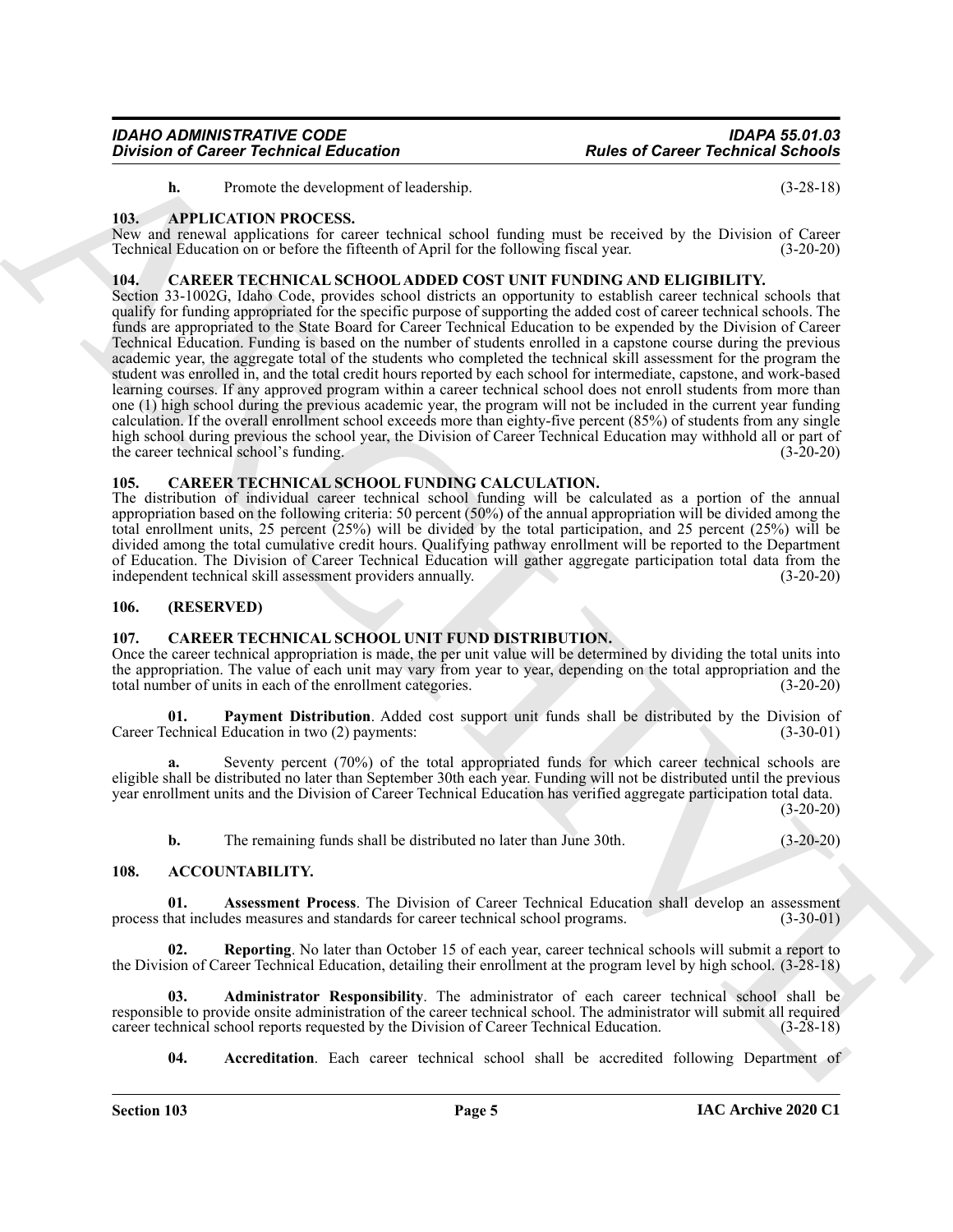#### *IDAHO ADMINISTRATIVE CODE IDAPA 55.01.03 Division of Career Technical Education Rules of Career Technical Schools*

<span id="page-5-1"></span>Education guidelines. This accreditation shall be appropriate for the individual type of career technical school that is developed. (3-30-01) developed.

Buriance Convert Technical Education<br>
Archives of Career Technical Education<br>
Archives of Care and Summer and Real Buryouver for the first of the state of the state of the Summer and Part<br>
and Summer and Summer and Burst L **05. School Improvement Plan**. The administration, faculty and staff at each career technical school shall be responsible to develop and implement a local school improvement plan based on the assessment process developed by the Division of Career Technical Education. (3-28-18)

<span id="page-5-0"></span>**109. -- 999. (RESERVED)**